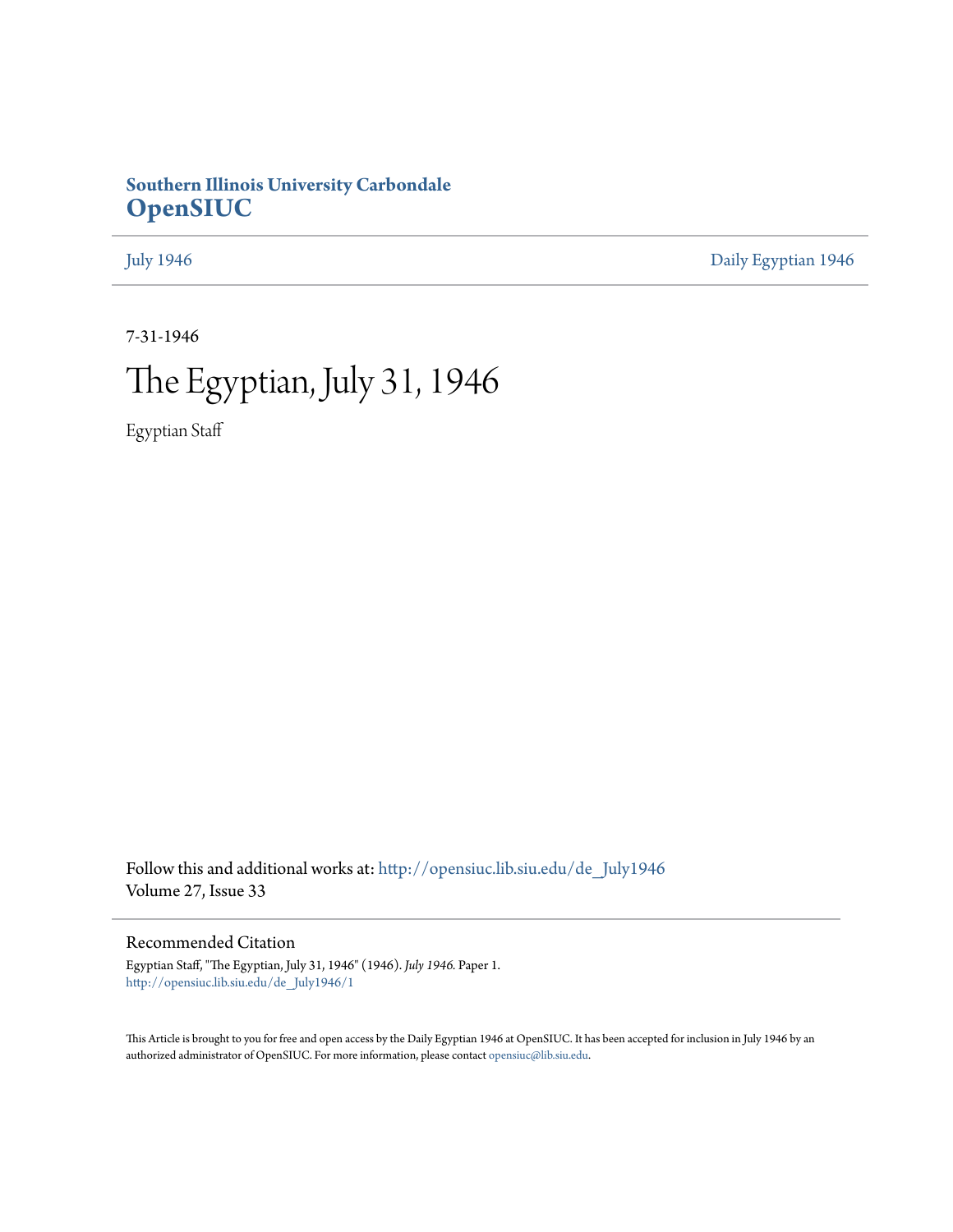

**Exculty Reduced to Twelve Fad Summer Term 14 VETS APPEAL** for Special August Term

A faculty of 12 members to serve in conducting work there, tutorial, and seminar courses during the period has announced.

mented the Teachers College Board for permission to FINAL ROUNDTABLE make further expansion of the August offerings.

"Other faculty members to serve during August are<br>Fount G. Warren, professor of education; Dr. John R.<br>Mayor, professor of mathematics; Leland P. Lingle, assn

or of English; Dr. William A. DESIGNS SETTINGS Appear of the second of the second of the second of the second second in the second of the second of the second of the second of the second of the second of the second of the second of the second of the second of the secon sor of industrial education; Dr.<br>Reynomed W. Esworthy, assistant<br>profession of business and econom-<br>imp; Ben Watkins, assistant pro-<br>fessor of art; and Dr. E. C. Me<br>hoppin, assistant professor of so-<br>holder.

Students who can present evi-<br>geiges of a need for workshop, the depth of the special steps and the<br>property and seminar courses during the property. Then of the College of<br> $\sqrt{2}$  of the college of  $\sqrt{2}$  of the college Stirdents who can present evi-

Accounting-206, 207<br>Art-100, 250, 251, 252, 360 Economics-205<br>Education-206, 501<br>Education-310, 331<br>Education-315, 501

Equestion-215, 501<br>
Higher 110A, 212<br>
Higher 110A, 212<br>
Higher 110A, 212<br>
Higher 1106, 113<br>
Maximentics -106, 113<br>
Supplied Education (Men)-256<br>
Supplied 111

# Administrator's Warkship in Session **Here This Week**

An Administrator's Workshop in : An Administrator's Workshop in<br>Replicible Results and School in the second specific Higher School and Higher School and Higher School and Higher School and the summary specifical and the summary of the summary of the sec

morning Dr. Eleanore Aldwhich is viriting associate professional polynomial and the capture referred and the University this sample, will speak on "The Present Singar," Panel discussions will following the present of the property and the speakin a visiting associate profe

responsive Time School and the conditional conditional properties of Paper Bridges, instructor and Paper Bridges of University High School,  $\mathbf{H}$  present a panel discussion;  $\mathbf{H}$ , Marrie-A. Hinrichs, chairman of the experiment of physiology and<br>
intervalse in the physiology and<br>
department of physiology and<br>
departments of the Mar-<br>
philic Schools, are the speak-

Speakers on Monday and Tue Speakers on Monday and Tues-<br>
y-Ager President Chester F.<br>
y-Were President Chester F.<br>
Apply, medical administrative<br>
signatic for the Illinois Depart-<br>
est of Public Health; Foster<br>
est of Public Health; Foster<br>
differen physical education for the Ill of physical education for the life<br>
in Department of Public In-<br>
rigition; Miss Florence Denny,<br>
signation for the Section of Public In-<br>
rigition for the Piece,<br>
identified County school superinterion,<br>
respective County

essen professor of physical contract the comparation of physical contract of physical contract of physical contract of physical contract of physical contract of physical contract of the second profess-

**FOR STOCK GROUP FOR: STOCK (ROUP)**  $\begin{bmatrix} 1 & 0 & 0 \\ 0 & 0 & 0 \\ 0 & 0 & 0 \\ 0 & 0 & 0 \\ 0 & 0 & 0 \\ 0 & 0 & 0 \\ 0 & 0 & 0 \\ 0 & 0 & 0 \\ 0 & 0 & 0 \\ 0 & 0 & 0 \\ 0 & 0 & 0 \\ 0 & 0 & 0 \\ 0 & 0 & 0 \\ 0 & 0 & 0 \\ 0 & 0 & 0 \\ 0 & 0 & 0 \\ 0 & 0 & 0 \\ 0 & 0 & 0 \\ 0 & 0 & 0 \\ 0 & 0 & 0 \\ 0 & 0 & 0 \\ 0 & 0$ 

authorities as the best of them.<br>  $A$  for designing the set for Glen-<br>  $A$  for designing the set for Glen-<br>  $\Delta a$  in Sarrelly Brief Montes and Danis Land Brief Matter and Danis Land Brief Matter<br>  $\Omega$  in the design of the

way success, "Angel street."<br>Mr. Michell graduated from<br>Southern in 1937 and received a<br>master's degree in seerc, design<br>from the University of Toward<br>Thereafter he was drama instructor at the Cloveland Heights High School. In the Army he was direct

or a the concentration of the solution of the same in the Army be was directed as the solution of Germany, Prance, and Belgium.<br>The solution of the solution of the solution of the solution of the solution of the solution

Eive Industrial Arts<br>Students Exhibit Work In Display Case

A display care exhibiting the **CPT Hold Health**<br>students has been set up with a students has been set up withden<br>students has been set up withden **Conference** Here<br>the industrial arts office in Park-<br>has a pne-day health c

inson Laboratory.<br>Attempting to show some of the neans by which industrial educa-<br>tion accomplishes its purpose, the<br>display includes a eigenette server Fion accomplishes its purpose, the<br>display includes a eigenstite every by Carl Nelson, a serving tray by<br>by Varlam Wooldridge, a silver check<br>by Poly Ronald Coon, a planer jack by<br> $\mathbf{J}$ , W. Webb, and a serve mandrel<br>by

 $[$  pesa program to accomplish. First,<br> $a^2$  in throubs statents a general involved ge of industry and industries<br>in the department of the department of the department rains industrial arts teen-<br>terms: third, it offers . ment at Southern has a four put



Seventy-two students will com-<br>plete their work for a bachelor's<br>degree this summer, 57 of them<br>graduating in the College of Edu-<br>con-Eight will receive the bachel

Fight will receive the bacheton<br>of arts degree and four the bach-<br>elor of science degree in the Col-<br>lege of Liberal Arts and Sciences

Gen. Montgomery

# Praises Dr. Borken

An official communication from P. An official communication from<br>the War Department lists Dr. E.<br>L. Borkon of Carbondale, former<br>student Heath Physician here, as<br>one of the 13 American Medical<br>officiers who have received a<br>communication from Field Mars To Book and of this case of this gives the compact of the British 21st Army Group of other the total control to carry duties in public control of the particular properties and public heat of the particular of the same cont

ed.<br>Eaving Southern July 1 of this<br>year, Dr. Borkon has opened an<br>office in Carbondale for private praetice.

# A one-day health conference ar

school of instruction sponsored<br>by the Illinois Congress of Parents and Teachers was held on the

ents and 'leasters' was feet on<br>campus last Friday, July 26.<br>Conducted annually here for<br>capacities and for 1CPT officers<br>and committee chairmen, the con-<br>ference deal with such fields as<br>safety, exceptional childpen, men-

car hysiene, means and professor of health service and professor of health service and professor of ghysiology and health education, was included in the list of speakat the meeting.  $er<sub>s</sub>$ 

# Three Classes Take Trip To Tennessee

a graduate class in limnology<br>(fresh water life), an undergraduate class in limnology<br>(fresh water life), an undergraduate to the street of the street of<br>the attendance in the street of the street of the street<br>potential l

NALL THE AFT VERTIRES (Tiptonville, Tennessee.<br>
Similar State of Miniphono was featured only by the feature of Similar State of Similar State (Similar M. Theoretical State of the Similar State (Similar State of the Similar

# **TO LEGISLATURE** FOR MORE HOUSING Fourteen veterans appealed last

to lominative leaders for air week to legislative leaders for aid<br>in solution of the housing problems of Southern and the other<br>state owned colleges and univers-

ities.<br>Making the 169-mile trip in a nature moving van Tuesday,<br>July 23, the delegation slept on<br>the statchouse lawn. Wednesday<br>morning statehouse employees

FINAL ROUNDTABLE Julia statebox sign, we detection sign, while the continue of the statebox sign, we can be seen to a final in a series of sight me of the statebox sign, we are the statebox sign, of  $\mathbb{R}^n$ . The final

islature to appropriate money for emergency veteran housing be call  $\frac{1}{2}$  an ap<br>provide<br>for ed. Such an appropriation would simply statutory lan-<br>ing the money

samply provide statutory lan-<br>graphs to energy collected and to be collected as the<br>result of operating programs for<br>the training of voterans.<br>The delegation sought an inter-

view with Governor Green, but he<br>was in Chicago last Wednesday.

## Former Student Now of Radio City Music **Hall Visiting Here**

A ANALL THE MISS THE MISS POINT MISS DOTE AND SET CHARGE THAT A SET AND A SET AND A SET AND A SET AND A SET AND A SURVEY OF CHEAR ON SURVEY AND USE THAT A SURVEY AND SET AND SURVEY AND SURVEY AND A SURVEY AND A SURVEY AND

Carbondale.<br>Miss Moore is a former member<br>of the Chicago Civic Light Opera<br>Company and the Municipal Opera of St. Louis.<br>She has appeared in four Broad

way Musicals-"Sadie Thompsons," "Great Lady," "Two Bouquets," and "Virginia."<br>A sister to Mrs. Hazel Jarrett

A sister to historized and<br>of the University duplicating is<br>ice, Miss Moore will remain<br>Carbondale this month.

# **Avis Frank Attends** Pi Kappa Sigma

# **National Convention**

Miss Avis Frank, president of<br>Alpha Xi chapter of Pi Kappa Six-<br>ma Sorority, attended the Golden<br>Jubilee National Convention of the<br>sorority held at Macinae Island, Michigan, last week.<br>An official delegate of the lo-<br>cal chapter, Miss Frank is a senior,

cal chapter, Miss Frank is a senior,<br>miss and capturing in physical education.<br>Among the activities she particular<br>to juntos in on the campus are the<br>Student Council, Worner's Athlet-<br>is Student Council, Worner's Athlet<br>Ea

Hellenic Council.<br>Miss Frank is also an honor student and holder of the Excellence in Spanish Award and the National<br>Pi Kappa Sigma Scholarship Fi Kappa Sigma Scribial Ring, which is mwarded to the giving<br>in the nation having the highest<br>scholarship ranking. She has won<br>this honor for the past two years.

# **NOTICE**

Veterans not returning to<br>Southern in the fall should call at

# **Homecoming Slated** For November 1-2 Dates for the annual homecor

vates for the annual homecom<br>ng of former students at South<br>ern have been set for November<br>and 2. One of the major features of the

one of the major teachers of the theorem celebration will be the<br>football game on Saturday after-<br>noon between the Southern Ma-<br>roons and Eastern Illinois State<br>Teachers College.

Teachers Conge.<br>Dr. Orville Alexander, profes-<br>sor of government and director of<br>alumni services, is faculty chairman of homecoming arrangements

revolt. ``<br>| In addition to his address, the<br>|Rev. Fowell's daughter sang two<br>|songs in Spanish, and Mrs. Powell<br>|called uttention to an exhibit of<br>|Lattn American materials in the<br>Little Theatre. President Chester F. Lay.<br>  $\text{Dr. Kener}$  chuind the mas-<br>  $\text{tor}^2$  diploma from Royal Conserv-<br>
story in Amsterdam, then took the<br>
master's and doctor of philosophy<br>
degrees from the State University

### Davis, Rose Initiated Into Little Theatre

THE CHECK THE CHECK THE CHECK CHECK ON THE CONTROL CONTROL CONTROL CONTROL CONTROL CONTROL CONTROL CHECK CHECK CHECK CHECK CHECK CHECK CHECK CHECK CHECK CHECK CHECK CHECK CHECK CHECK CHECK CHECK CHECK CHECK CHECK CHECK CH

olis Symphony Orchestra, and the<br>New York Stadium Orchestra.

a Roberts in Rebecca.<br>he | Miss Davis served as a membe  $\frac{1}{\pi}$  of the prop committee on<br>in productions.

productions.<br>
The extremony was conducted at the home of the Little Theatre<br>
sponsor, Mrs. Julia Neely. Neva,<br>
Woolard, president of the group,<br>
was in charge of arrangements.<br>
She was assisted by Katie Alley.

### Elizabeth Stone **Appointed Librarian**

Appointment of Miss Eliza-<br>
Appointment of Miss Eliza-<br>
beth Opal Stone as assistant pro-<br>
respons to work in the Wheeler U-<br>
Ster books the backed<br>
one of sci-<br>
She holds the backed of sci-<br>
one degree from Northwest Mis-

ence degree from Northwest Mis-<br>couri State Teachers College, and<br>the bachelor's and master's degrees<br>in library science from the Uni-<br>versity of Illinois.<br>Miss Stone has taught and<br>sixed in the Hinterics at the Uni-<br>sixed

Health. Miss Grace Borah of Mt. Vernon, district orthopedic nursing<br>Inconsultant of the University of<br>Illinois Division of Services for<br>Crippled Children, told the worksolven in the fourth of the Uni-<br>versity of Ellihoos and the Uni-<br>versity of Southern California,<br>and comes to Southern from the<br>University of Dubuque, Iowa,<br>where she has been head librarshop class that there are approximately 1,500 crippled children in<br>the 16 counties of Southern Illi-

ian.<br>She was on the Southern staff<br>from 1929 to 1936.

LIBRARIAN ATTENDS<br>
CONVENTION<br>
Miss Esther Shubert, assistant<br>
professor and librarian, recently<br>
attended the annual convention of the American Library Association<br>in Buffalo, New York.

DR. LAWSON ADDRESSES<br>
CARBONDALE ROTARIANS<br>
Dr. Douglas Lawson, professor<br>
of education, space on the needs<br>
of education at last week's Ro-<br>
tary Club luncheon held at Hotel<br>
Britann Roberts.

For diagnosis and treatment. The resulting in Schools are the Michael Michael Michael Michael Michael Michael Michael Michael Michael Michael Michael Michael Michael Michael Michael Michael Michael Michael Michael Michael Stressing the need for better ed-Southern in the Registrar's office before the lucation in this country, Dr. Law and ministrators from 34 Southern Header and the Registrar's office before the lucation in this country, Dr. Law and ministrators from 34 Sou

# Work on Housing Project West of Campus to Begin Thursday: FPHA Tells Lay

Representatives of the Federal Public Housing Authority and Belleville contractors employed by FPH/ for the Chautauqua housing project informed University<br>authorities that the FPHA would start operations on the aroncer Thursday, August 1. Officials declined to com-<br>mit themselves as to just when the housing project would the available since it will depend on the amount of time<br>the FPHA needs to erect the buildings.

Negotiations were completed early last week betwee: regularized by the FPHA and University and State of Illinois officials<br>for the location of 35 barrack-type units, just west of the campus, to house 105 student veterans and their families. reampus, to house 105 student veterans and their ramines.<br>
The University is responsible for providing water,<br>
Take University is responsed for providing water,<br>  $\begin{bmatrix}\n\text{walks, which are estimated as in the image, and electrical facilities, as well as roads and  
\n $\begin{bmatrix}\n\text{walks, which are estimated from a 10$$ 

**MUSIC DEPARTMENT** 

ic and chairman of the music de-

partment, has been announced by

President Chester F. Lay.

of Jowa

compositions.

Crippled Children

Experts, Work with

Several experts in the care of handicapped children worked last<br>week with the students in the polarity of the fourth ductation works<br>hop, being conducted here this summer by the U.S. Office of Public Health<br>the State Depu

the State Department of Public

She pointed out that four out of<br>each 1,000 children are crippled,<br>and only one of the four shows up

at the crippled children's clinics

for diagnosis and treatment.

....<br>nois

**Health Workshop** 

Number 33

The FPHA will assume costs of **MUSIC DEPARTMENT** discounting the burstness at their Appointment of Dr. Maurite present location, transporting then Keppointment of Dr. Maurite present location, and recenter  $\kappa$  and  $\kappa$  is the senor, native of Holla

imately \$262,900.<br>The housing project here em-<br>braces 85 family housing units allowing the University Jornal by the PPHA to the University Jornalistic family<br>alles, plus 20 units allocated to the<br>little of Catchoodie and ter 20 may be used by the Uni-<br>versity to house either faculty vetof 169. A professional violiniat, he has egrans or student veternas. Faculty vector a member of the Amsterdam housing is also critical, and unless proposed in the Royal and the Southern control of the Royal and the Royal a

the instruction for incoming veter-<br>and may be hampered.<br>Each of the apartments in the<br>project will provide two bedreoms new for statutum orcustate. project will provide two hedrom;<br>In addition he has had exper- with a closet in each a kitchenette<br>Lience as a choral director, and dining-living room, a linen close<br>has published numerous music close) gas and have electricity, and ho

compoutions.<br>
The will come to Southern this<br>
fall from Augustana College at<br>
Rock laiand, Illinois, where he<br>
has done outstanding work as di-<br>
rector of the school of music. He<br>
formerly taught at Phillips University, En Furnishings for the apartments<br>Furnishings for the apartments<br>ill be supplied by the University,<br>largely by surplus materials from<br>the FPHA. This project is one which Fresh<br>ident Lay and other University<br>authorities have been working on<br>for many months. Last January<br>the University first filed applica-

tion for emergency housing with<br>the FPHA, as soon as the State

(cont. page 4, col. 5)

**Elbert Fulkerson** 

Listed In American

Education Who's Who

Elbert Fulkerson, assistant pro-<br>
Elbert Fulkerson, assistant pro-<br>
Tessor of education and teacher of<br>
mathematics in the University<br>
rent edition of Who's Who is<br>
American Education.<br>
Mr. Fulkerson received his bach-<br>
Mr

express from Southern, his<br>master's degree from Southern, his<br>master's degree from the Univers-<br>ity of Illinois, and is now working

ward the doctorate in this Un

toward the doctorate in this University<br>
Fig. b. The served as a teacher in<br>
the rural schools of White County, and was later appointed supported<br>
ty, and was later appointed supported in the content<br>
centered of schools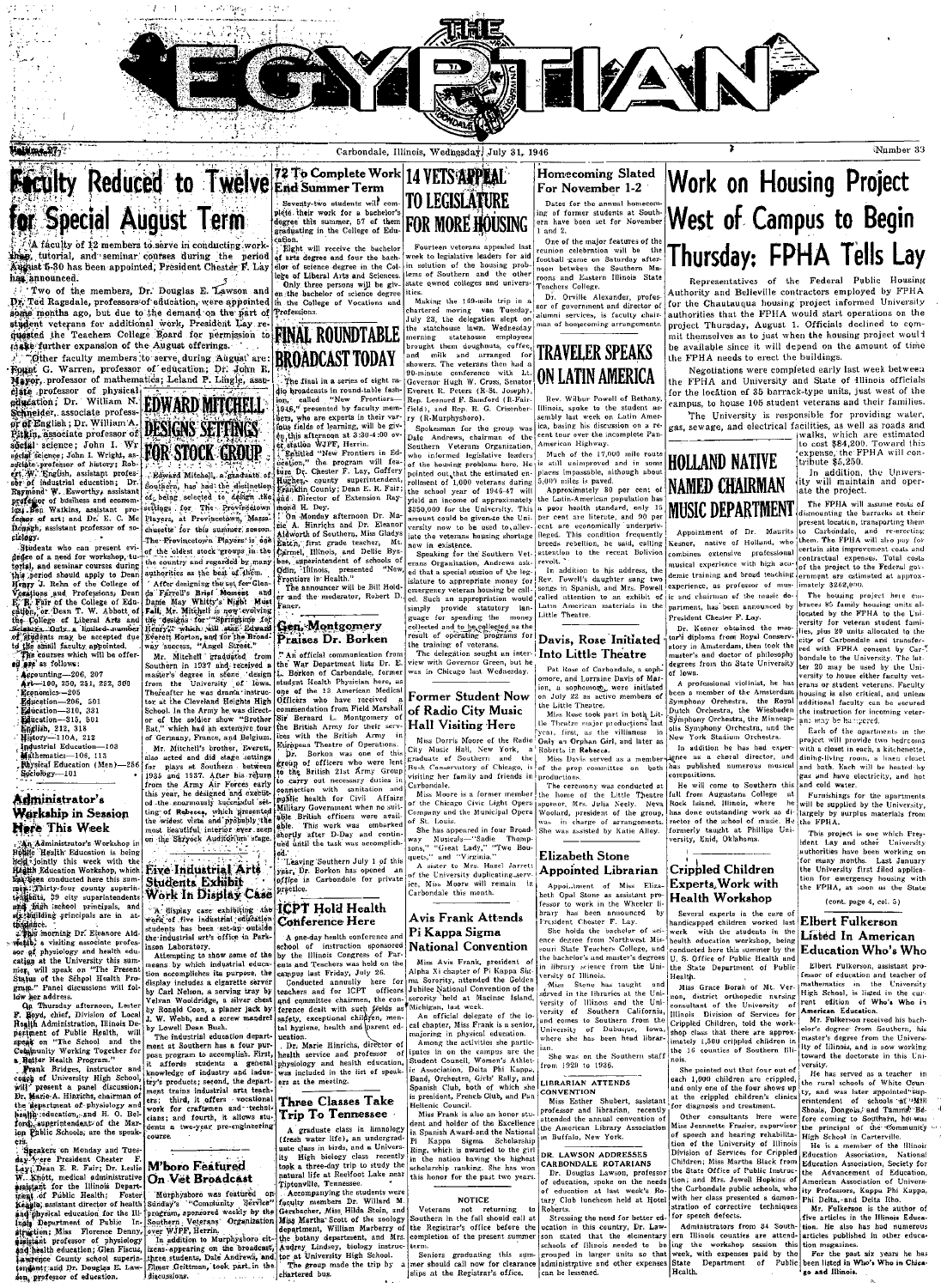# **TECNE THANK CHARTER MEMBER** ILLINOIS COLLEGE PRESS ASSOCIATION )<br>Ditered as second class matter in the University of Prose-<br>affles, under the Act of March 3, 1879. Printed weekly<br>during the school year. Enimar Catherine Sullivan How Editor Curtin, Pixley, Schuerz, Carl Charles Miller<br>Editor Charles Miller<br>Editor Charles Miller<br>Editor Schuerz, Schuerz, Carr, Kenneth Grant<br>Philip Schue, Kirkpatrick, Pilt, Pulkerson, Carr, Kenneth Grant<br>Philip Schue, Sports Editor<br>Ar Juckson, Melvin, Swisher.<br>Cartoonist<br>Photographers Vihesite Ashal<br>lorine Schhaster<br>Jim Williams<br>Vickers, Hinkle<br>maxime Etheria<br>Bob Elackman<br>Davis, Sisk Theofreedors<br>BUSINESS MANAGER<br>Advirining Manager

.........Dayis, Sisk<br>Betty Bramlet...<br>uneth Van Lente erațery<br>erațery<br>(slness Advisor Dr. Kenneth Van<br>Miss Lorena Drug Menber **Associated Collegiate Press** 

Distributor Collegiale Digest The statement of the Microsoft Adventure of the Microsoft Advertising Service, Inc.<br>Collage Publishers Representative<br>and Collage Publishers Representative<br>Circula + Barra + to assists + the Tableton

The EGYPTIAN is the student-edited weekly publication of Southern Illinois Normal University. Its editor and staff velcome contributions from all space systems of the state of the state of the state of the state of the st

Letters to the Editor

Through this column we invite students, faculty, and friends of Southern to express your ideas. We must know the source of any article, but we will withhold your name if you wish it, and we retain the right to withhold any

Far, I have not found anything it.<br>  $\left\{\text{2.4.5}\right\}$  (for a model suddenly larger about it. Also the editor has<br>
in the Movie-Sing larger propertied sense of humor.<br>
It were, which was held in front of elabeles to himsel

A Report on Southern Progress McGovern

McGovern<br>
:... By now everyone has read the report on Southern<br>
:...By now everyone has read the report on Southern<br>
Progress, but those who have studied the report realize<br>
the Grogens alser outlined is only the beginnin

Which have keen meeded.<br>
The progress that Southern has made is plausible,<br>
that progress has not yet made S.I.N.U. a distinguish-<br>
during the spectra chrowledges this fact under<br>
the title-head "What of Tomorrow" by sayi cut the nation.

# WHAT GOES ON HERE!

THE EGYPTIAN

Tuesday, July 23: In a few minutes, a delegation of<br>
14 Tuesday, July 23: In a few minutes, a delegation of<br>
14 Tuesday, July 23: In a few minutes, a delegation of<br>
an interval in the Southern Vertering and the point of<br>
p

Men the sping term ended seven weeks ago, studient housing was in the same category as nythes and 1947<br>Buicks; there just wasn't any. Since the more than one<br>Buicks; there just wasn't any. Since then more than one<br>Southern

## WHERE ARE WE GOING TO PUT THEM?

The Chautauqua housing project will accommodate<br>thout 85 married veterans, but probably few of those<br>families will represent new students. First chance for the<br>expariments should go to families of veterans already in<br>excho

The dominions at the ordinary process are unsatisfactory.<br>The dominions of the ordinance plant, if various de-<br>partments would stop playing eatch with them, will help<br>more than three hundred single veterans once they are<br>d

## HOW ABOUT THAT MONEY?

HOW ABOUT THAT MONEY?<br>
From this problem, as in less tasted before, the solution of this problem, as in less tasted before, the solution of this proposition and the before the state of eddine Present Since and the color m

<sup>10</sup>. The school administration has stated that it could<br>obtain the grounds, the material, and the labor for hous-<br>ing if the funds were available for it. An old pice of ad-<br>vice: "The best way to get something is to go af

And out for the Movie-Sing hast if the jobs over which "shockey" levents, to contain the likeliest means of recent defeat of Senator Wheeler, which was a held firstnown by each which was a held firstnown by the same turn

Novie added to the light of the plane of the set of the set of the set of the plane set of the set of the set of the set of the set of the set of the set of the set of the set of the set of the set of the set of the set o

cal and desirable.<br>
[separator] where a level and the resulting the passes of the selection.<br>
[the legislators at the meeting lay the case before Gover-<br>
[This alection marked the first nor Green on Monday. Samford made t

stom called.<br>The 14 SVO delegates retrned to Carbondale hop-<br>ing that the influence of the five gentlemen in Springfield<br>would be sufficient to have the session announced. Other-<br>was mighty uncomfortable.<br>Was mighty uncomf

# ORNAMENTAL DRINKING FOUNTAINS?

For what purpose other than ornamentation do we<br>have drinking fountains? Only one out of three ser work-<br>ing properly, and they are not dependable. The water-<br>system operates on the elastic air principle and for some<br>reas brary entrance.

For a terminal and minimal points. The beam of the same of the same of the layer and the layer and the same of the same of the same in the same of the method of supplying and regulating the space of the method of supplyin



.<br>Facts from hellind the 'iron curtain

Marshal Zhukov, grentest war<br>ero of the Soviet Union and lead-<br>r of the Soviet drive to Berlin. or our materials as a possible, the<br>demotion of Zhukov dissipates that<br>demotion of Zhukov dissipates that<br>possibility. The 'Communist par-<br>ty will continue to reign supreme.'

Students Revolt in Bolivia

A week of riots and demonstrations has led to the overthrow of tions has leid to the overhiving of the endinement. Studiest had workers led the revolt that love of the president-different control of the property detection of the Studiest contribution of the Studiest of the Studiest of

and usefulned air expensionity.<br>
Another Roosevelt in<br>
Jointies Roosevelt, pleast son of<br>
Jointies Roosevelt, has taken over<br>
the position of Chairman of the<br>
collifornia Democratic Central<br>
Committee. He comes from a line of political masters. James instrumental in bringing about the recent defeat of Senator Wheeler.

No New Cases Tick Fever Reported Here Since June 29

rannage capured winters in the small, isolated communities.<br>
the small, isolated communities.<br>
community that whosn't have a<br>
community that whosn't have a<br>
strector." When informed of his<br>
victory, he made this statienten focal area was made by a repre-<br>sentative of the State Department of Public Health and the entomol-

victory, he made this statistically<br>"I give you my word. No Niggro<br>will vote in Georgia in the next<br>foor years?"—an amiazing state-<br>foor years?"—an amiazing state-<br>year 1946!

Fact 1990<br>
Pyrnes off to Paris<br>
Following the trail blized by<br>
Wilson, peacemaker Byries is now<br>
in Paris to lelp write peace treat-<br>
ies for Axis sattellites. The 'American foreign minister will meet nations. Drafts of treat intuitively agreed tipps we reach that the recent conference of Foreign Ministers.<br>The future of Germany will be discussed at a later conference.

OPA Reinistated strength

# $An$  Antiquested Tradition

WEDNESDAY, JULY 31, 1946

The contribution of laws and the state of the contribution of the contribution of the state of the state of the state of the state of the state of the state of the state of the state of the point of the point of the point

Marshal zones, the society diverges of the highest executive position over specifies of the Soviet Union and lead-<br>ling the highest executive position over specifies of the Soviet Union and lead-<br>has been calculated to the

There is now if would like to bring out a few or function-<br>
Now I would like to bring out a few of the arguments<br>
Now I would like to bring the unsightliness it would<br>
Noring 40 the campus. We all know that the first impr

And make use of it. A third opposition is fire hazards.<br>
And make use of it. A third opposition is fire hazards.<br>
At the present time, it is well known that many of<br>
form or other in their offices IN THEE UDLIDINGS ON<br>
TH

quarters.<br>The men on the campus are out of uniform, and by<br>The men on the campus they are eager to discard all the taking off their uniforms, they are eager to discard all the petty restrictions they were forced to contend with while still in dervice.

sum m service.<br>Southern, the school of great plans for improvement,<br>inas not yet corrected an antiquated ruling which is almost<br>as old as the school.

# WRITE YOUR LEGISLATOR TODAY!

**HAILE IUUM LEOLSLATION IUDENT**<br>
The fact that 14 veterans made the 169-mile trip to<br>
The fact that 14 veterans made the 168-mile trip to<br>
The fact that it veterans in the serve a subset in the serve of the<br>
end in learnin

islators today!

and dogs, it is possible to find ticks<br>which have been transferred to<br>weedy lots adjacent to the focal rea.<br>Precautions: Since the

Not the discovered are the Contention of the discovered at the discovered at the momentum of the point of the street of the street of the street of the street of the street of the street of the point of the point of the p inspect the body thoroughly for ticks and then bathing immediately after returning from any outing or of Feblus Hestelt and the entomol-<br>
pienic in areas where weeds and operation the entomol-<br>
pienic in areas where weeds and operation and the state State Natural History<br>
Survey. It was found that the area under<br>
stand th picnic in areas where weeds and secticides to lawns may be obtain-

ed from Mr. S. C. Chandler of Car-Since ticks are abundant among Strice ticks are groundant among<br>weeds, and are carried by animals bondale, who is a Field Entomolo-<br>such as rabbtis, squirrels, mice, gist of the Natural History Survey.

A thorough investigation of the

**Minois** 

| THAL LAAWINATION SCHEDULE                                                                               |  |
|---------------------------------------------------------------------------------------------------------|--|
|                                                                                                         |  |
| The following examination schedule for the<br>summer term has been approved by the Advisory<br>Council: |  |
| WEDNESDAY, JULY 31                                                                                      |  |
|                                                                                                         |  |
| THURSDAY, AUGUST 1                                                                                      |  |
|                                                                                                         |  |
|                                                                                                         |  |
| FRIDAY, AUGUST 2                                                                                        |  |
|                                                                                                         |  |
|                                                                                                         |  |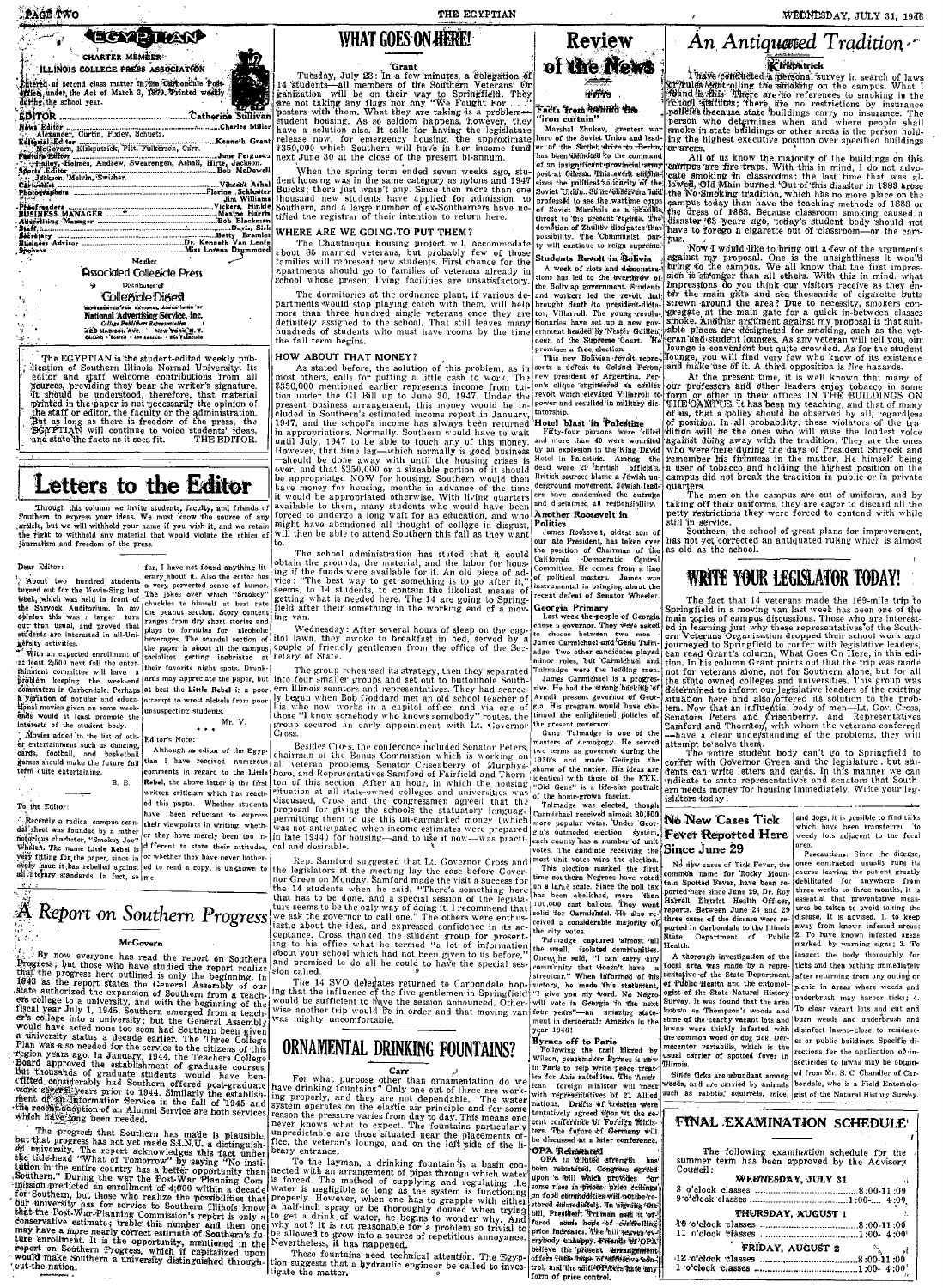# **CONSTITUTION OF SOUTHERN VETERANS** .<br>الهلاك **ORGANIZATION**

# **PRFAMBIE**

PRECAMBLE (1997) PRECAMBLE (1997) PRECAMBLE (1997) PRECAMBLE (1997) (1997) This control is the control of the statement of the statement of the statement of the statement of the statement of the statement of the statement

ne nam<br>Organization.

Article II The aims of the Organization shall be:

- 1. Educational.
	- A. To promote and further the scholastic ains of this school through co-operation of students, faculty, and administrative groups.
	- B. To work constantly toward slevating both student scholastic standing and the college scholastic credit rating.

### II. Economic.

- A. To aid in promoting and helping to maintain a satisfactory standard of living for all students at Southern.
- B. To promote and maintain an active program of giving financial aid, if *niecessary*, to any and all students.

### HI. Social.

- A. To establish joint community-school programs for common social advancement and understanding.
- B. To promote intramurial social activities among all students attending Southern Illinois Normal University.

### Article III.

Officers of this organization shall consist of:<br>Chairman, Vice-Chairman, Secretary, Treasurer.

# Article 4V.

Duties of Officers.

- I. Chairman-shall preside at all organization meetings<br>and shall be empowered to call special meetings.
- II. Vice-Chairman-Shall preside over all meetings in absence of chairman and shall act as Chairman of Publicity Committee.
- III. Secretary-shall record and file all minutes of meet-
- IV. Treasurer

- Election of Officers.<br>1. Officers shall be elected during the first month of each fall term.
- SING AND MOVIE<br>
Approximately 200 students attended the sing and movie held on<br>
the steeps of Shryock Auditorium<br>
last Wednesday evening.<br>
This entertainment was arrang-II. Special elections may be called by majority vote of  $\begin{bmatrix} ed & by & the & Social & \text{Commiteer} \\ which & Miss & Lucy & K. & Woody \end{bmatrix}$

## Article VI.

Voting membership shall be restricted to those stu-<br>s who are honorably discharged veterans enrolled in<br>University. **CHI DELTA CHI**<br>The Chi Delta held a swimming-<br>dancing party at Midland Hills on dents<br>this aturday.

### Article VII.

Article VII.<br>
All meetings shall be open to all non-veteran students.<br>
All meetings shall be pear on the method.<br>
faculty, and administrative personnel of Southern; also the RDA fractentix last wedge be staff of about 250

### Veterans Organization

Report of Resolutions Adopted At Meeting of Southern

### Heald in Shryock Auditorium, June 12, 4 p. m.

The committee on Community Activities and Projects<br>sponsored by the Southern Veterans Organization at The Delta Delta Chi's and their<br>sponsored by the Southern Veterans Organization at The Delta Delta Chi's and their<br>and n ner and dance at the Jackson<br>County Country Club Monday eve-<br>ning, July 29.

# Resoution I.

Organization of a community-school recreation program

## Resolution III.

Through intensive survey, find out as nearly accurate)<br>as possible, the economic capacity of the community: and<br>aid in developing the resources in this area—both ani-<br>mate and innimate—with the view of utilizing to the<br>fu

## Resolution IV.

For the means of veteran sponsorship, awaken in all community members—both student and officity ise—an active interest in national and world affairs THROUGH partici-<br>pation in community projects. SIC TELEVISION REPORTS OF

### Resolution V.

As one of the summer projects of Southern Veterians<br>Creatization, to sponsor a weekly radio program design-<br>Creatization, to sponsor a weekly radio program design-<br>ed to simulate the interests of the people of Southern<br>Ill on the campus.

### Resolution VI.

Approve the offer of the Southern Phinois Normal University to accept responsibility of the legal hapects for this project. 20212121313273131313131313

 $\mathcal{N}$ **SOCIAL** 

26.<br>
Music was furnished by vocalists Mrs. Catherine Lewis, accom-<br>
panied by Miss Patricin Mirrie<br>
mand Miss Mildred Wood, accom-<br>
and Miss Mildred Wood, accom-<br>
panied by Mrs. Mable Maculte.<br>
Strong singlet with Miss Mur

Fie as accompaniest.<br>The as accompaniest.<br>Mrs. Ruby Henry, president of<br>the XCE served as toastmistress. the ACE served as toastmisstress.<br>Guests present included President Lay and Mrs. Lay, Dean E.<br>R. Fair and Mrs. Fair, Dr. Sina<br>Mott, Juck Hedges, and several<br>out of town kindergarten primary

maiors.

### **NORMANDY**

NoFRANATORY<br>
The grifs who stayed at Emmett<br>
Norman's, 701 South University,<br>
2016 and organized that house into an<br>
1 and organized that house into an<br>  $\frac{1}{2}$  and organized that the name of the panel<br>
"The Normandy" de what was going on at Southern<br>while they were at home for the

Summer.<br>
So Driftwood, more commonly called Driftwood, more commonly<br>
is a newspaper. It was published<br>
regularly during the summer of<br>
regularly during the summer of<br>
1945. It contained letters from the<br>
gling, campus mev

onated by Carbondale merchants

Tri Sigma alums had a pienic<br>at Giant City Park Monday night.

Wiselv

Florist

For the Best In

SANDWICHES.

Milk and Ice Cream

**CITY DAIRY** 

'521 South Illinois

SIGMA SIGMA SIGMA

chairman

planes.

Of inestimalle value to the fly-<br>ing courses is the radio station<br>iocated on the campus. The station<br>boasts a staff of near 50. There is<br>to boasts a staff of near 50. There is<br>promoved the property property in the projects graduate as accomplished techni-.<br>niena

Frames As to sports, Southern has set<br>several world records. She possesses a 50,000 capacity gym that has<br>known many of the unforgettable stars of national champions for the

past 10 consecutive years. The student newspaper, the Egyptian, is one of the most in-<br>fluential newspapers in the nation.

Plumbing, Heating, Sewer

**GRADY Plumbing Company** 

Contracting and Electric<br>Wiring

CARBONDALE, ILL.



**THE ROYPIN N** 

Magical . . Imagine it. Imagination is a wonderful quality to have. Restful, exciting. Historian and the morous, grave. Substance, no sub-<br>stance. Magical, It can be all these

the Future.

tication.

stance. Magneal it can be at these applied to pink cotton candy, or even to a wistful, fantastic scene momentually in the train of the component can be composed to the proposed ball . . .

their energetic ambition, their hon

Southern's graduates are names

States, not to mention the noble

wives and mothers.

PINK COTTON CANDY

Of inestimable value to the flysubmitted

itv.



Disabled veterans, receiving v. cational rehabilitation unde

Do You Know<br>That . . .

POPULAR and

WILLIAMS

Swim Shorto

J.V. Walker & Son

ARTICULAR<br>EOPLE<br>REFER

**EERLESS** 

**CLEANERS** 

Phone 637

**RECORDS** 

Albums and Needles

**FIRESTONE** 

206-208 N. III. Ave.

 $\texttt{CLASSICAL}$ 

STORE

Maybe you're the kind of per-plans for an increasingly better<br>on who likes pink cotton candy, lomorrow.<br>Soft, pale pink sweetness. Almost To briefly mention some other<br>nreal. Substance, no substance, assets of Southern, th plans ....<br>
To briefly mention some other<br>
To briefly mention some other<br>
swimming pool, enlarged recrea-<br>
ition grounds and facilities for stu-<br>
international contract and chases, movie theatre on campus to show move theatre on campus to show that every chemical pole of this area. Health and sample of this area. Health and science has a proof-drom since  $\mathbf{z}$  and the science has developed.  $\mathbf{y}^T$  for this control of the ch

Scene: Southern 25 Years in The rather densely populated The rather densety population<br>area surrounding the University is<br>now known, not as Carbondale,<br>but as Southern University City.

the Future.<br>There are at least 25,000 stu-<br>dents enrolled here now, and the<br>enrollment is still increasing rap-<br>idly. The graduates of Southern<br>are noted the world over for their<br>astounding intellectual capacities,<br>the sta But, you may ask, how can all<br>this be? We did not say that we re practical writers. we're nt pricess "There" have been question worth pondering over est, down-to-earth culture and<br>charm, and lack of psuedo-sophis-

a question worth pondering over.<br>How to make pink cotton candy<br>even a little bit more substantial,<br>less tantallzing, and therefore,<br>more satisfying. That's the kind Soutern's graduates are names.<br>There are the present president of the United States. Several<br>chemistry scientists have made numerically progress with atomic en-<br>rergy, and their numerical will go above in the down in histo of candy we want!

## Over 66,000 Illinois Vets In School Or On Job Training

**OT OO TTATILITY**<br>Approximately three out of ev-<br>eye trailinois veterans who have<br>fitled with the Veterans Administration for educational or train-<br>implements are presently evoluted<br>in in a school or training course, it<br>ha We think also of home economics majors who have glorified<br>Southern by becoming leading<br>fashion designers in the United wives and mothers.<br>A veteran established the larg-<br>est airplane industry in the coun-<br>try. At least  $50\%$  of the planes<br>owned by the country's citizens<br>were made and sold by this man's<br>ingenuity. Significant is the man-<br> action.

Veterans may be entitled to a maximum of four years education<br>or training under the Servicenen's<br>Readjustment Act (G1 Bill), or<br>Public Law 16, if they are disabled.<br>The Veterans Administration<br>pays tuition fees and subsistence<br>allowances to those who ravon.

Plastic boxes have eye appeal,<br>unlimited formability, re-usability,<br>are good for fresh merchandise display and preservation, prevent rust and damage of articles, and increase buying power.

schools or business establishments.<br>However, 6,232 veterans have al-<br>ready completed or the<br>continued their courses.<br>A total of 56,931 ex-servicemen<br>and women are now studying un-<br>der the GI Bill in Binois. Only<br>continued submitted by June 30 are still<br>pending determination of eligibil-

s<br>Pub cational rehabilitation under Pub-<br>lie Law 16, number 3,990. Almost<br>an equal number of veterads, 3,-<br>087, are awaiting advisement on<br>their cases. In all, 18,194 Illinois<br>veterans have requested training<br>ander the law.

A mixing envelope will save the bouncement was dished to the come from mixing the yellow column in the other comes that only the contract of the state of the state of the state of the state of the state of the state of the A fiber that will doubless be<br>made use of more extensively is<br>the ramic plant. It has been known<br>for thousands of years, and used<br>particularly in the Orient, where<br>it was processed by hand. plastic toys and cosmetic bags

as a solution.

as a solution.<br>
Ramie has the strength of mild<br>
steel in similar weight. It is ex-<br>
tremely durable and has great wet<br>
strength, It will be of special value<br>
in packing, upholstery, carpet, and<br>
drapery industries.

In the near future, synthetics<br>will probably replace soaps since<br>they have so many advantages over<br>free soap products. They are being<br>used in several dentrifices, share-<br>poos, and as soap for those who<br>poos, and as soap fo

 $\sim$   $\sim$   $\sim$ 

coats.

**CHRYSLER** 

315 S. ILL.

it was processed by hand. I stirched with ny<br>blue maps over present articles, sticky can be absoluted as a ladvantage<br>is a parameter of the control move except by show hand meth-orite performs with each<br>move except by slo

<u>प्य PACE ग्रामिलिके</u>

quently in the form of vending machines, juke boxes, pin-ball gum, eigarettes, nut, candy, and--sandwich and hot dog purveyors which were popular in industrial

The Cosmopolite

plants. Also Christinas tree decodrapery industries.<br>Thantations are being set out in<br>the Florida Everglades, as well as<br>in Texas, Louislann, and Califor-<br>nia. It will never be so widely used<br>us cotton or wool because it grows<br>only in a subtropical region rations and various kinds of ornaments made of plastics will no doubt become more numerous.

 $\sim$   $\sim$   $\sim$ 

The Egyptian will not be printed during the August session. Publication will be resumed the first wook of the foll term

**NOTICE** 

**DADE PARK** Horse Racing Starts Aug. 3

To Sept. 2 7 Races Daily

DADE PARK

Midway between Evans-<br>ville, Ind. and Henderson, Ky on U.S. Highway 51.

**RAINCOATS** \$7.95 to \$17.95 Sun Cloud black and blue, Rain checks, fancy plaids in repellent rain coats.

One lot of black, blue and natural tan short rain

JOHNSON'S

**SALES & SERVICE** 

POTTER MOTOR SALES

CARBONDALE, ILL.

 $\frac{1}{1}$ 

ern in busses-Busses for special trips.

Precision Engine

**PLYMOUTH** 

Phone 928

 $\vee$  Rebuilding

第一天的 四

Serving all of Southern Illinois-The most mod-

Carbondale and

Harrisburg

**Coach Lines** 

Call 40

٦